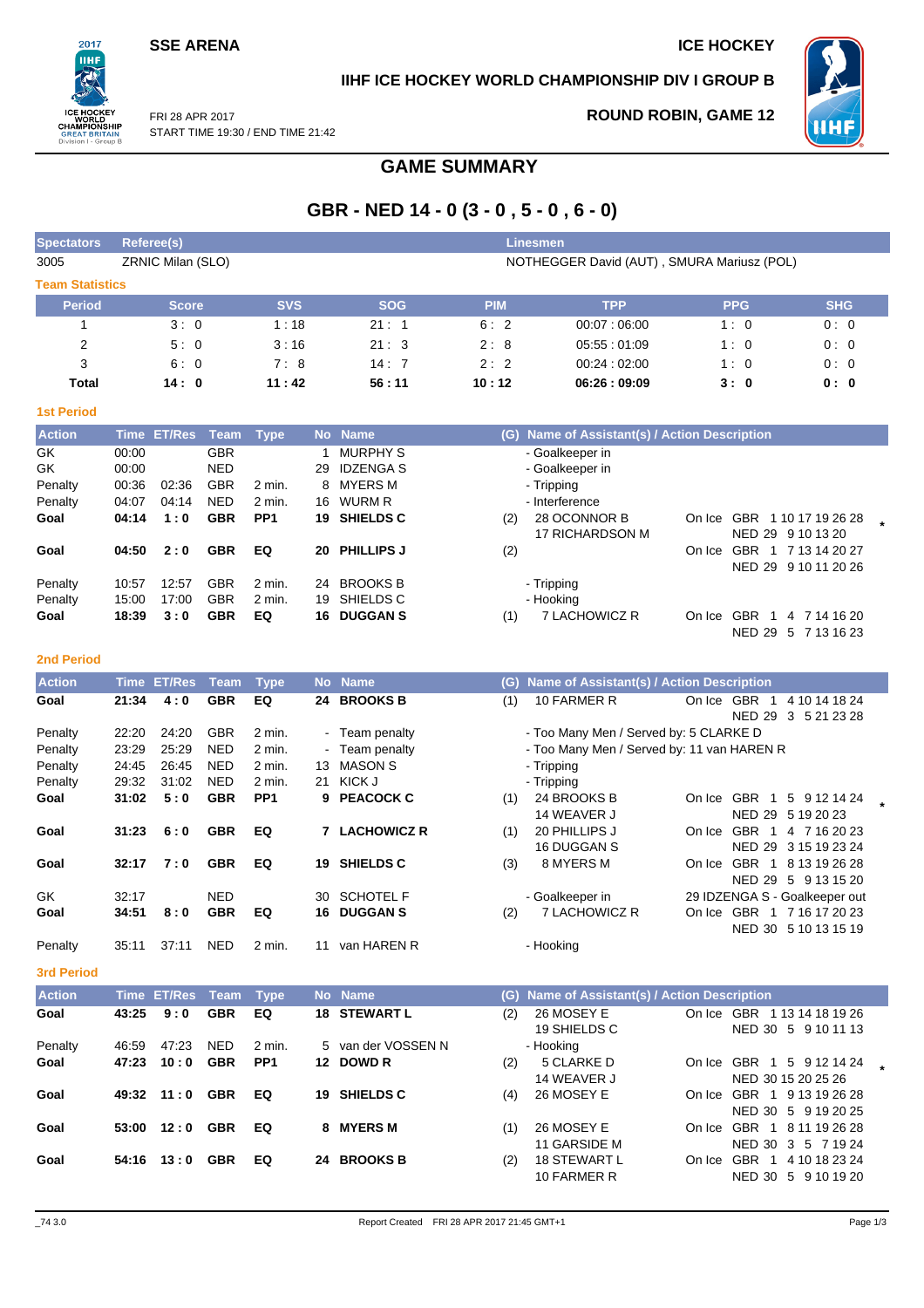## **SSE ARENA ICE HOCKEY**



# **IIHF ICE HOCKEY WORLD CHAMPIONSHIP DIV I GROUP B**



FRI 28 APR 2017 START TIME 19:30 / END TIME 21:42

## **ROUND ROBIN, GAME 12**

| <b>Action</b> |       | Time ET/Res Team Type |            |        | No Name   |     | (G) Name of Assistant(s) / Action Description |                               |
|---------------|-------|-----------------------|------------|--------|-----------|-----|-----------------------------------------------|-------------------------------|
| Goal          |       | 56:16 14:0 GBR EQ     |            |        | 12 DOWD R | (3) | 5 CLARKE D                                    | On Ice GBR 1 5 9 12 13 28     |
|               |       |                       |            |        |           |     |                                               | NED 30 7 11 19 20 24          |
| Penalty       | 56:51 | 58:51                 | GBR        | 2 min. | 12 DOWD R |     | - Interference                                |                               |
| GK            | 60:00 |                       | <b>GBR</b> |        |           |     |                                               | 1 MURPHY S - Goalkeeper out   |
| GK            | 60:00 |                       | NED.       |        |           |     |                                               | 30 SCHOTEL F - Goalkeeper out |

I

### **Goalkeeper Records**

### **Team : GBR - Great Britain Team : NED - Netherlands**

| No Name          |    | SOG SVS | <b>MIP</b> |
|------------------|----|---------|------------|
| 1 MURPHY Stephen | 11 | 11      | 60:00      |
| 30 BOWNS Ben     |    |         |            |

| No Name           |      | <b>ISOG SVS MIP</b> |          |
|-------------------|------|---------------------|----------|
| 29 IDZENGA Sjoerd | -32- |                     | 25 32:17 |
| 30 SCHOTEL Fabian | -24  |                     | 17 27:43 |

#### **Game Statistics**

| Team: GBR (blue)   |                           |                |                |                |                |                         |             |          |        |             |                      |                |           |                         |       |
|--------------------|---------------------------|----------------|----------------|----------------|----------------|-------------------------|-------------|----------|--------|-------------|----------------------|----------------|-----------|-------------------------|-------|
|                    | Head Coach: RUSSELL Peter |                |                |                |                |                         |             |          |        |             | <b>Shots on Goal</b> |                |           |                         |       |
| <b>No Pos</b>      | <b>Name</b>               | G              | A              | P              | <b>PIM</b>     | $FO+$                   | FO-         | $FO+/-$  | FO%    |             | $\overline{2}$       | 3              | <b>OT</b> | <b>TS</b>               | $+/-$ |
| 8 F                | <b>MYERS Matthew</b>      |                | 1              | $\overline{2}$ | 2              | 11                      | 4           | 7        | 73.33  | 1           | 0                    | 1              |           | 2                       | $+2$  |
| 13 D               | PHILLIPS David            | 0              | 0              | 0              | 0              | 0                       | 0           | 0        | 0.00   | 0           |                      | 0              |           | 1                       | $+5$  |
| $\mathsf{F}$<br>19 | SHIELDS Colin (BP)        | 3              |                | 4              | 2              | 4                       |             | 3        | 80.00  | 3           | 2                    | 2              |           | 7                       | $+4$  |
| 26 F               | <b>MOSEY Evan</b>         | $\mathbf 0$    | 3              | 3              | $\Omega$       | $\mathbf 0$             | $\Omega$    | $\Omega$ | 0.00   | 1           | 0                    | $\overline{2}$ |           | 3                       | $+4$  |
| 28 D               | <b>OCONNOR Ben</b>        | 0              |                |                | 0              | $\mathbf 0$             | $\mathbf 0$ | $\Omega$ | 0.00   | 3           | 2                    | $\mathbf 0$    |           | 5                       | $+4$  |
| 10 F               | <b>FARMER Robert</b>      | 0              | 2              | 2              | 0              | 1                       | 0           | 1        | 100.00 | 3           | 2                    | 2              |           | 7                       | $+2$  |
| 17<br>D            | RICHARDSON Mark +A        | 0              |                | 1              | 0              | 0                       | $\Omega$    | $\Omega$ | 0.00   | 0           | 0                    | $\Omega$       |           | 0                       | $+1$  |
| F<br>18            | <b>STEWART Liam</b>       |                |                | 2              | $\Omega$       | 10                      | 3           | 7        | 76.92  | 3           | $\Omega$             |                |           | 4                       | $+3$  |
| D<br>23            | SWINDLEHURST Paul         | 0              | 0              | 0              | 0              | 0                       | 0           | 0        | 0.00   | 0           | 0                    | $\mathbf 0$    |           | 0                       | $+3$  |
| 24 F               | <b>BROOKS Brendan</b>     | $\overline{2}$ | 1              | 3              | $\overline{2}$ | $\mathbf{1}$            |             | $\Omega$ | 50.00  | 1           |                      | $\overline{2}$ |           | 4                       | $+2$  |
| 4 D                | LEE Stephen               | 0              | 0              | 0              | 0              | 0                       | 0           | 0        | 0.00   | 1           | 0                    | 0              |           |                         | $+4$  |
| F<br>5             | <b>CLARKE David</b>       | 0              | 2              | $\overline{2}$ | 0              | 0                       | $\mathbf 0$ | 0        | 0.00   | 1           |                      | 1              |           | 3                       | $+1$  |
| F<br>9             | PEACOCK Craig             |                | $\Omega$       |                | $\Omega$       | 6                       | 3           | 3        | 66.67  | 0           | 2                    | $\Omega$       |           | 2                       | $+2$  |
| 12 F               | DOWD Robert +A            | 2              | 0              | 2              | 2              | $\pmb{0}$               | 0           | 0        | 0.00   | 1           |                      | 3              |           | 5                       | $+1$  |
| 14 D               | <b>WEAVER Jonathan</b>    | $\Omega$       | $\overline{2}$ | $\overline{2}$ | $\Omega$       | $\Omega$                | $\Omega$    | $\Omega$ | 0.00   | $\mathbf 0$ | 3                    | $\Omega$       |           | 3                       | $+4$  |
| 7 F                | <b>LACHOWICZ Robert</b>   |                | 2              | 3              | 0              | 0                       | 0           | 0        | 0.00   | 1           |                      | 0              |           | $\overline{\mathbf{c}}$ | $+4$  |
| 11 D               | <b>GARSIDE Mark</b>       | 0              |                |                | 0              | 0                       | $\Omega$    | $\Omega$ | 0.00   | 0           |                      | $\mathbf 0$    |           | 1                       | $+1$  |
| F<br>16            | <b>DUGGAN Samuel</b>      | 2              |                | 3              | 0              | 8                       |             | 7        | 88.89  | 1           | 3                    | $\mathbf{0}$   |           | 4                       | $+3$  |
| $\mathsf{F}$<br>20 | PHILLIPS Jonathan +C      |                |                | $\overline{2}$ | 0              | $\overline{\mathbf{c}}$ |             | 1        | 66.67  | 1           |                      | $\mathbf 0$    |           | $\mathbf 2$             | $+4$  |
| 27 F               | <b>COWLEY Russell</b>     | $\Omega$       | 0              | $\mathbf 0$    | $\mathbf 0$    | 1                       | 4           | $-3$     | 20.00  | $\mathbf 0$ | 0                    | $\Omega$       |           | $\mathbf 0$             | $+1$  |
| 1 GK               | <b>MURPHY Stephen</b>     | 0              | 0              | 0              | 0              |                         |             |          |        | 0           | 0                    | 0              |           | 0                       |       |
| GK<br>30           | <b>BOWNS Ben</b>          | 0              | 0              | 0              | 0              |                         |             |          |        | $\Omega$    | 0                    | 0              |           | 0                       |       |
| Total              |                           | 14             | 20             | 34             | 8              | 44                      | 18          | 26       | 70.97  | 21          | 21                   | 14             |           | 56                      |       |

| Team: NED (white) |  |
|-------------------|--|
|-------------------|--|

|               | <b>Head Coach: EIMERS Chris</b> |    |          |          |                |       |     |          |       |          |                | <b>Shots on Goal</b> |    |           |       |
|---------------|---------------------------------|----|----------|----------|----------------|-------|-----|----------|-------|----------|----------------|----------------------|----|-----------|-------|
| <b>No Pos</b> | <b>Name</b>                     | G. | А        | P        | <b>PIM</b>     | $FO+$ | FO- | $FO+/-$  | FO%   |          | $\overline{2}$ | 3                    | OT | <b>TS</b> | $+/-$ |
| 9 F           | BRUIJSTEN Kevin +C              |    | 0        | $\Omega$ | 0              | 0     | 0   | $\Omega$ | 0.00  | 0        | $\Omega$       | 2                    |    | 2         | $-5$  |
| 10 F          | NAGTZAAM Nardo                  | 0  | 0        | 0        | 0              |       | 10  | $-3$     | 41.18 | 0        | 0              | 0                    |    |           | $-4$  |
| 13 D          | MASON Steve +A                  | 0  | 0        | 0        | $\overline{2}$ |       | 8   | $-7$     | 11.11 |          | 0              |                      |    | 2         | $-4$  |
| 15 D          | <b>SUURHOFF Evo</b>             | 0  | 0        | $\Omega$ |                | 0     | 0   | 0        | 0.00  | 0        | 0              | 0                    |    | 0         | -3    |
| 26 F          | van NES Guus                    | 0  | 0        | 0        | 0              | 0     |     | $-1$     | 0.00  | 0        |                |                      |    | 2         | $-1$  |
| 3 F           | OOSTERVELD Joey (BP)            | 0  | 0        | 0        | 0              | 0     | 0   | 0        | 0.00  | 0        | 0              | 0                    |    | 0         | $-3$  |
| 5 D           | van der VOSSEN Niels            | 0  | $\Omega$ |          | 2              | 0     | 0   | 0        | 0.00  | 0        | 0              | 0                    |    | 0         | -8    |
| 21 F          | <b>KICK Jasper</b>              | 0  | $\Omega$ | $\Omega$ | $\overline{2}$ | 0     |     | $-1$     | 0.00  | 0        | $\Omega$       |                      |    | 0         | -1    |
| 23 F          | <b>MELISSANT Jeffrey</b>        | 0  | 0        | 0        | 0              | 2     | 10  | -8       | 16.67 | 0        | 0              |                      |    |           | $-3$  |
| 28 F          | van der SCHUIT Raymond          | 0  | 0        | 0        | 0              | 0     | 0   | $\Omega$ | 0.00  | 0        | 0              | $\Omega$             |    | 0         | $-1$  |
| 7 F           | VERSCHUREN Nick                 | 0  | $\Omega$ | $\Omega$ |                | 6     | 3   | 3        | 66.67 | $\Omega$ | $\Omega$       |                      |    |           | -3    |
| 11 D          | van HAREN Rick                  |    | 0        |          | 2              | 0     | 0   | 0        | 0.00  | 0        | $\Omega$       | 0                    |    | 0         | -3    |
| F<br>16       | WURM Ronald +A                  |    | $\Omega$ |          | $\overline{2}$ | 0     |     | 0        | 0.00  | 0        |                | 0                    |    |           | -1    |
| 20 D          | ROOSENDAAL Thomas               | 0  | $\Omega$ | 0        | 0              | 0     | 0   | $\Omega$ | 0.00  | 0        |                | 0                    |    |           | -5    |
| 25 F          | <b>HERMENS Max</b>              | 0  | $\Omega$ | 0        | 0              | 2     | 11  | -9       | 15.38 | 0        | 0              | $\Omega$             |    | 0         | $-1$  |